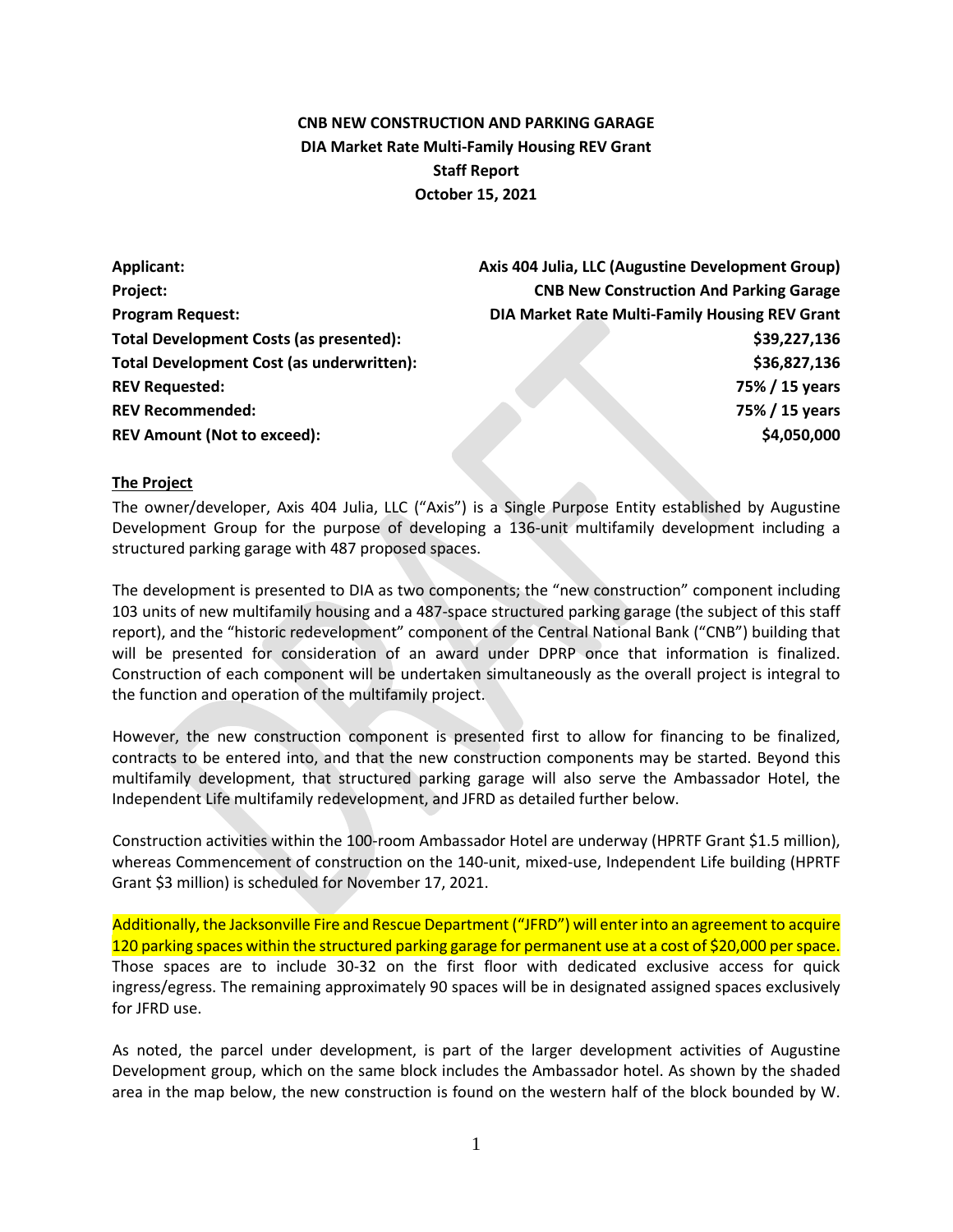Duval Street on the south, N. Pearl Street on the west, and W. Church Street on the north. This combined parcel dedicated to the new construction component is estimated to cover 33,908 square feet, or 0.78 acres and is valued at \$27 per square foot by the Duval County Property Appraiser's office.



The CNB Building , the historic redevelopment component of the overall development plan, is found at 404 N Julia Street at the corner with W. Duval Street, and the Ambassador Hotel is found at 420 N. Julia Street at the corner with W. Church Street .

The architectural rendering below provides a depiction of how the finished development is to look upon completion:

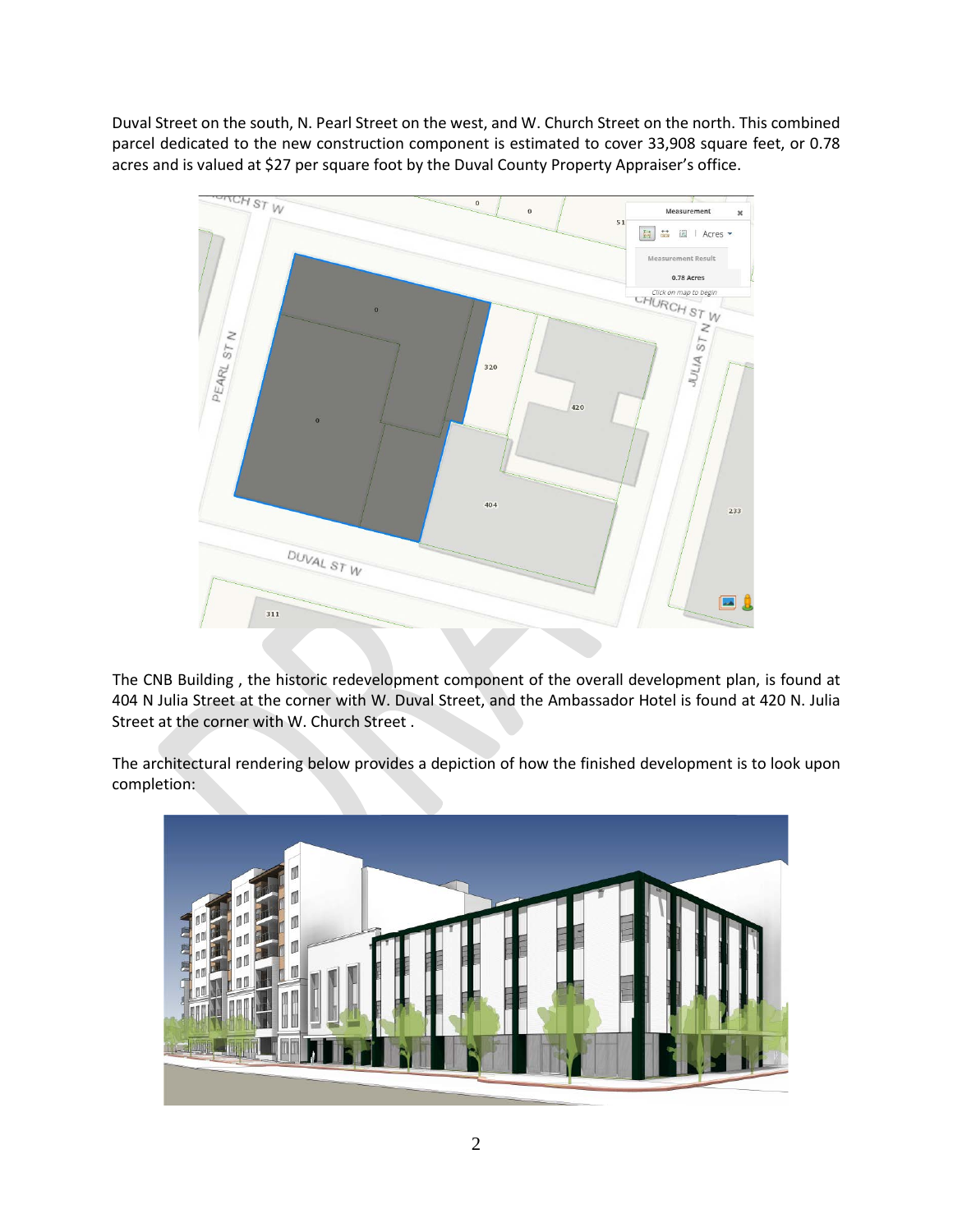The renderings below show the eight-story project from a perspective that also captures the interaction with the structured parking garage and the Ambassador Hotel (shown in white):



#### **The Development Team**

Augustine Development (George Bochis, CEO; Bryan Greiner, President) have redevelopment activity underway at the 100-room Ambassador Hotel (HPRTF Grant \$1.5 million), and the 140-unit, mixed-use, Independent Life building (HPRTF Grant \$3 million), as noted earlier. The principals report having completed 12 Storage projects, 18 Multifamily, 13 Retail, 4 Hotel, 2 Assisted Living, and 3 Warehouse projects in their history dating to 1970. Projects have ranged in size from 40,000 square feet to 200,000 square feet, or alternatively within Multifamily, 33-240 unit developments.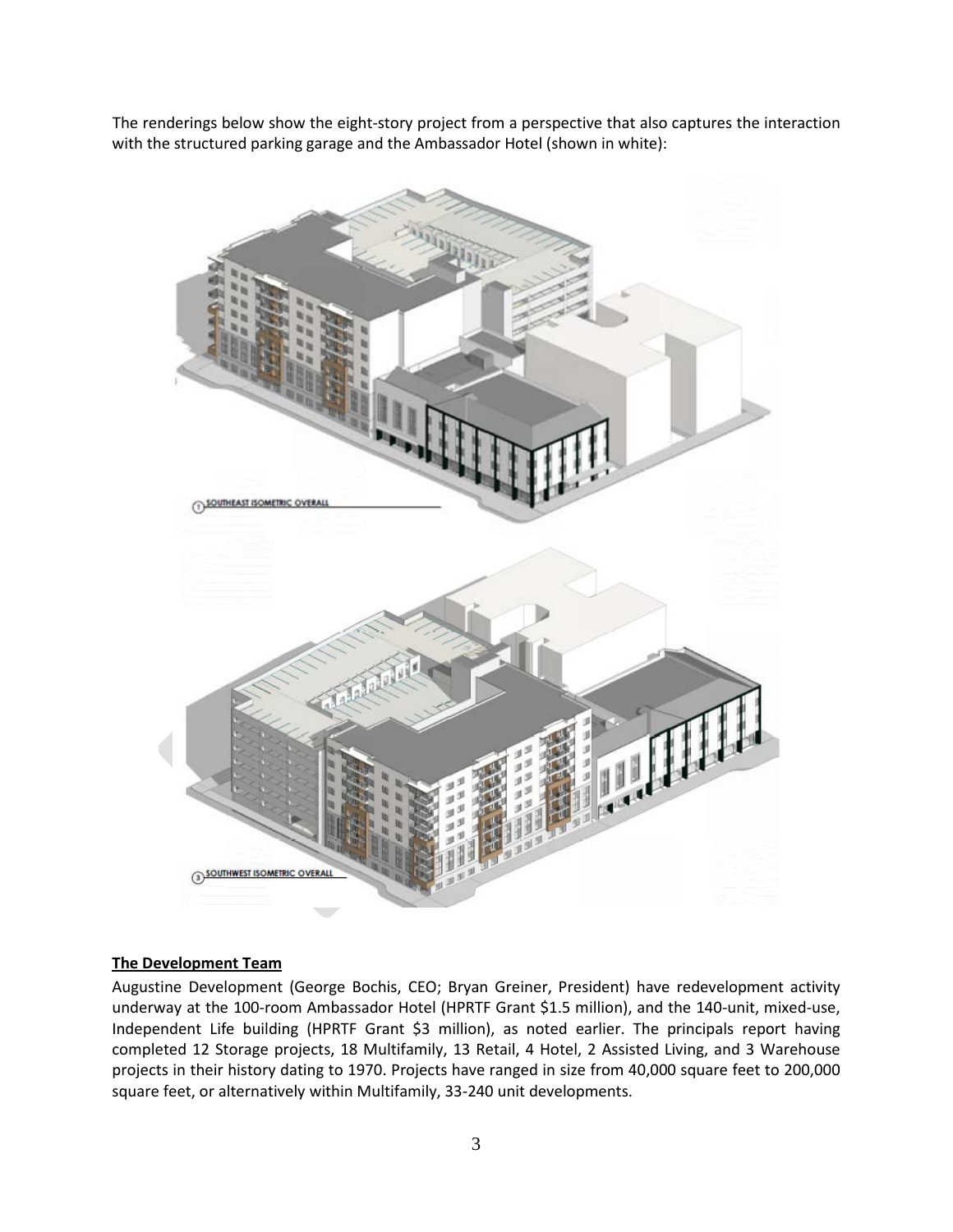#### **General Contractor**

Jacksonville based Summit Contracting, Marc Padgett, President and CEO, is shown to be the GC on the project. Summit reports having built in excess of 300 multifamily projects nationwide, representing over 90,000 completed units. Further, Summit has constructed over 10 million square feet of commercial projects in the form of office, warehouse, retail, hotel, and various multi-use developments throughout the country.

### **Architect**

Dasher-Hurst Architects, Tom Hurst, AIA, Principal. A co-founding principal at Dasher Hurst Architects, Tom Hurst has a diverse, award-winning portfolio of work that includes commercial, hospitality, institutional, and residential structures. He is recognized as a leader in the field of historic preservation and adaptive reuse and has worked tirelessly to promote redevelopment efforts in downtown Jacksonville. Tom is active in the local chapter of the American Institute of Architects and is Past President (2013) of the Jacksonville Chapter. He is a Registered Architect and Interior Designer in Florida, a LEED® Accredited Professional, and a member of the National Trust for Historic Preservation.

### **Pro Forma Operations**

- As reflected in the Developer's pro forma, the CNB new construction component is expected to generate Effective Gross Income of \$1.85 million in its first full year of operation with growth modeled at 2.5% in subsequent years. This estimate includes residential rent assumptions of \$2.10 sf to \$2.69 sf with an average of \$2.29 sf. Vacancy rates initiate at 17% drops to 10% in year two, and then to 5% for the remaining years in the ten-year pro forma.
- Other income is based in parking revenue at \$125 per month and is established at just over \$620 thousand annually in year one increases to just over \$775 thousand by year ten. This estimate was based on providing 150 spaces to JFRD, where if reduced to 120 spaces, Other Income increases to \$675 thousand in year one and increases to \$850 thousand by year ten. This adjustment is incorporated in the remainder of these comments.
- Total operating expenses are estimated at approximately 45.7% of revenues initially, dropping to 36.6% by year ten.
- Management fee is modeled at 2.0 2.8% of Effective Gross Income.
- Replacement reserves are modeled at \$240 to \$285 per unit, per year.
- Net Operating Income, without incentives, is estimated to be \$1.06 million in the first year of stabilized operations providing debt service coverage of 0.71X and Yield on Cost of 2.69%. Over ten years, NOI improves to \$2.00 million providing debt service coverage of 1.36X and Yield on Cost of 5.12%.
- Net Operating Income, inclusive of the 75%/15-year REV Grant incentive, is estimated to be \$1.29 million in the first year of stabilized operations providing debt service coverage of 0.89X and Yield on Cost of 3.29%. Over ten years, NOI improves to \$2.29 million providing debt service coverage of 1.36X and Yield on Cost of 5.12%.

# **Capital Considerations**

• Total development costs as presented equals \$39,227,136. Notably, on a per square foot or per unit basis the calculation far exceeds recent developments due to the higher number of spaces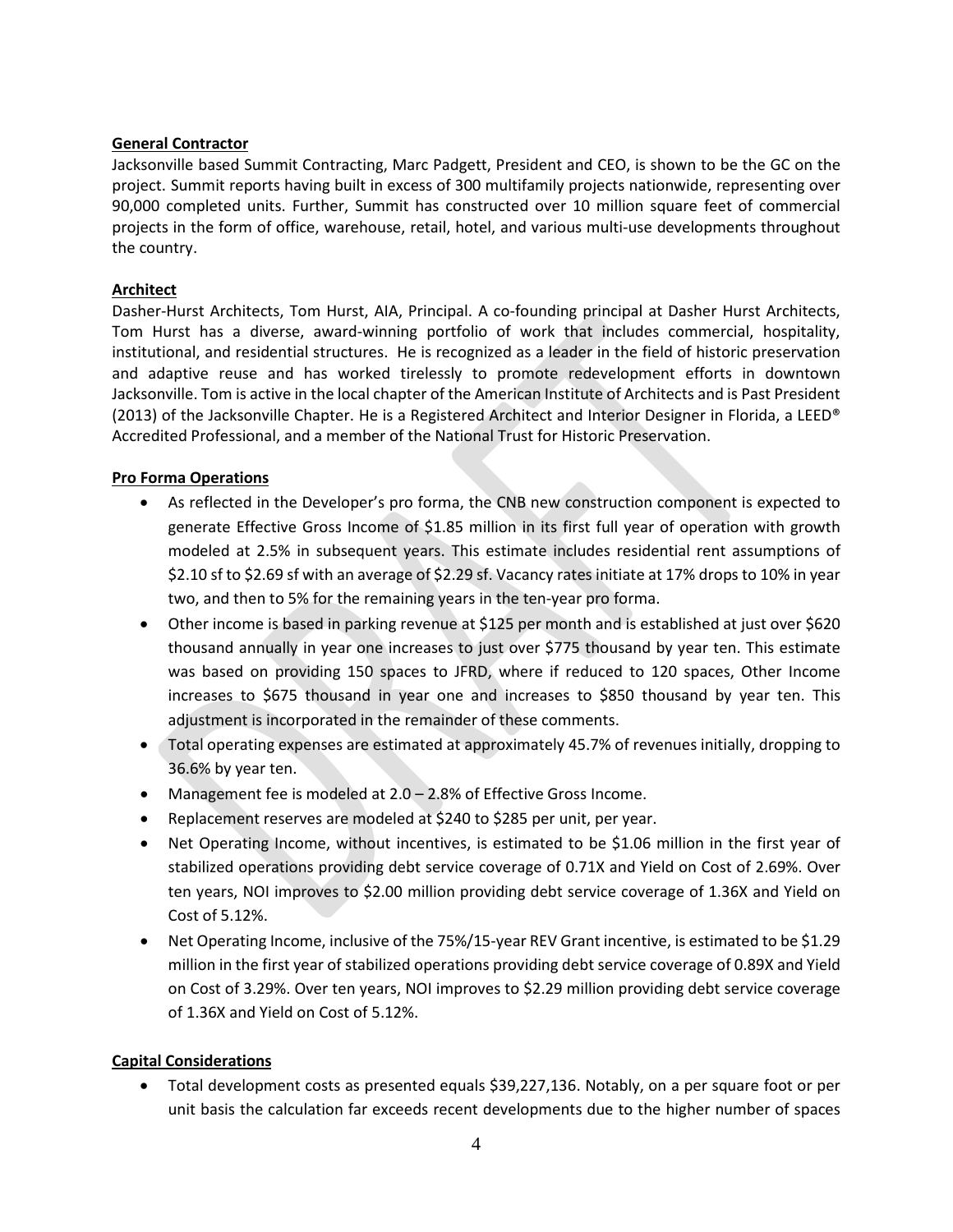found in the structured parking garage (4.7 spaces per dwelling unit, as compared with 1-1.5 spaces in other developments). However, net of structured parking garage costs, the development costs of the proposed multifamily development alone are estimated at \$285 per square foot or \$252,503 per unit, inclusive of land.

- Net of \$2.4 million contribution from the JFRD for 120 parking spaces, developer fee, finance costs, reserves, market studies, and similar costs deemed to not directly add to the taxable value of the development, underwritten development costs for purposes of the REV grant total \$34,822,136.
- As found in the Sources and Uses for the development, land is shown to be \$2 million, split equally between the multifamily and the parking garage. Neither an appraisal nor purchase price was provided to support this value of \$59 per square foot, which approaches the \$60 per square foot found in developments along the St. Johns River.
- Total equity to be injected is shown to be \$5.28 million; 14.0% of TDC.
- Construction and permanent debt on the development is shown to be limited to \$29.94 million, 79.6% of TDC.

# **REV Calculation:**

The table following outlines the program parameters of the DIA Market Rate Multifamily Housing REV Grant program. Under this program, applicants are limited to a maximum of 75% REV for a period of fifteen years, and requests beyond these limits requires approval by the City of Jacksonville City Council. In scoring the project proposal, the Development achieves a score of 50%.

|                                                                          | Development         | Point       |
|--------------------------------------------------------------------------|---------------------|-------------|
| <b>Program Parameters</b>                                                | Metrics             | Eligibility |
| 5% for every 25 units produced in Downtown Jacksonville (not to exceed   |                     |             |
| a factor of 30%); plus                                                   | 103                 | 20%         |
| 15% for the development of City-owned lazy / underutilized assets; plus  | N/A                 | 0%          |
| 10% for a mixed use development for each 2,500 square feet of            |                     |             |
| retail/office/commercial space (not to exceed 20%); plus                 | 0                   | 0%          |
| 10% if the Developer documents they are working with an employer or      |                     |             |
| Non-profit organization to provide other housing incentives for          |                     |             |
| Downtown; plus                                                           | N/A                 | 0%          |
| 15% for the development of green space and amenities for residents; plus |                     | 15%         |
| 15% for a project located in a DIA designated Strategic Housing Area (an | Yes                 |             |
| " $SHA$ ").                                                              | <b>Central Core</b> | 15%         |
| <b>TOTAL</b>                                                             |                     | 50%         |

However, as the proposed development is also undertaking additional development activity to meet the needs on the JFRD with no ongoing costs for maintenance or operation, an additional REV amount of 25% is proposed for a total of 75%. As additional information, the full project will also be providing 36 additional residential units not captured here, along with more than 5,000 square feet of commercial/retail space along W. Duval Street also not captured in the metric above.